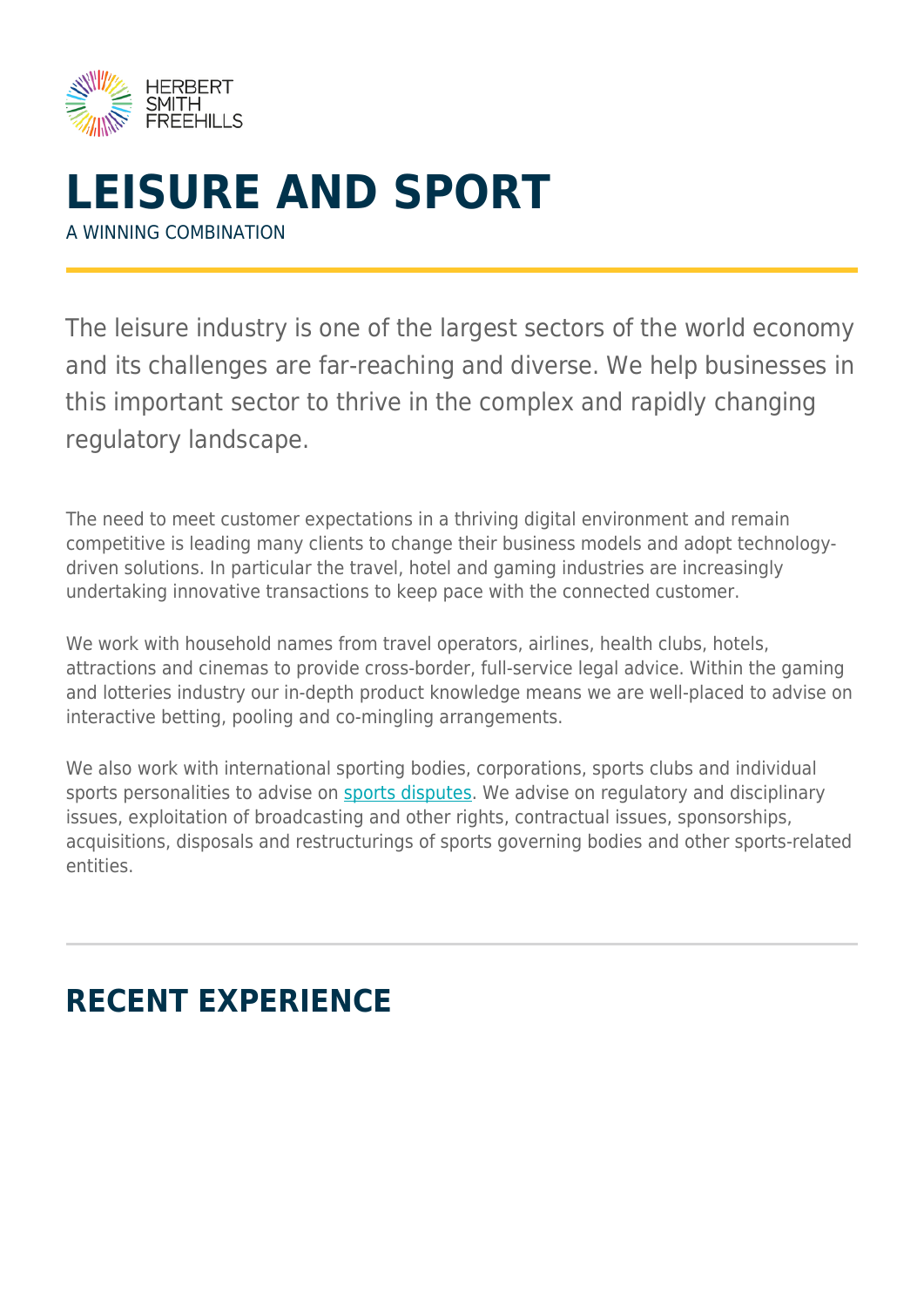#### **A LEADING GLOBAL HOTEL CHAIN**

Advising a leading global hotel chain in a DIFC-LCIA arbitration against an Owner arising out of disputes regarding non-payment of fees and alleged mismanagement. The arbitration included a number of complex issues regarding hotel management and applications for interim relief and partial summary judgment.

#### **TABCORP**

Advising on international co-mingling and content licensing agreements with the New Zealand Racing Board and Phumelela Gaming and Leisure

#### **AUSTRALIAN RUGBY UNION (ARU)**

Assisting ARU to negotiate the Collective Bargaining Agreements with the Rugby Union Players Association (RUPA) and the State Rugby Unions

#### **TABCORP**

Advising on litigation relating to the introduction of race fields legislation and the imposition of a statutory product fee for wagering on racing in Australia

#### **TUI TRAVEL**

Advising on its £400 million convertible bond offering and £350 million bond offering listed on the London Stock Exchange